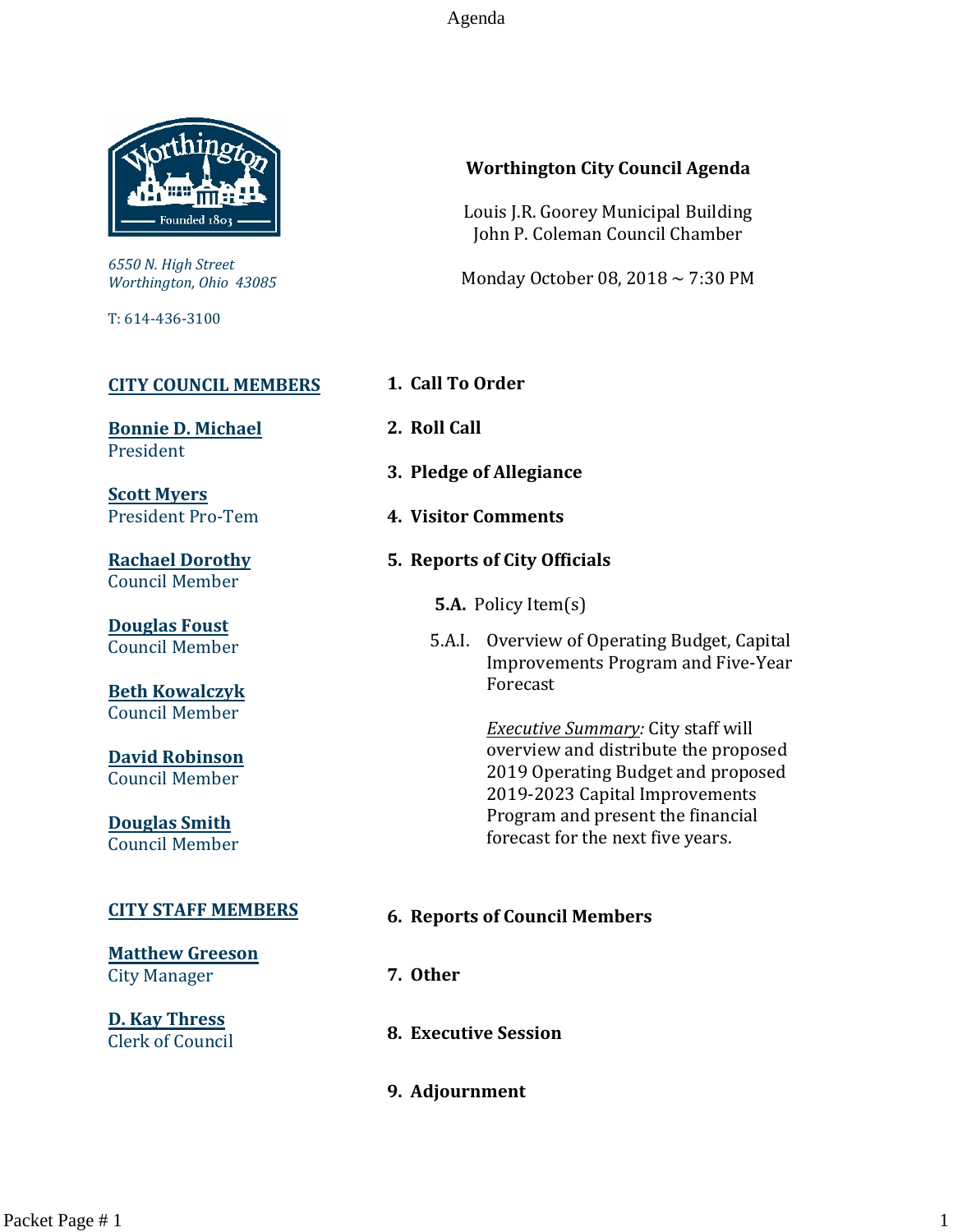5.A.I. - Overview of Operating Budget, Capital Improvements Program and Five-Year Forecast



# **STAFF MEMORANDUM City Council Meeting – October 8, 2018**

Date: October 5, 2018

To: Matthew H. Greeson, City Manager

From: Robyn Stewart, Assistant City Manager

Subject: **Overview of Operating Budget, Capital Improvements Program and Five-Year Forecast**

#### **EXECUTIVE SUMMARY**

City staff will overview and distribute the proposed 2019 Operating Budget and proposed 2019-2023 Capital Improvements Program and present the financial forecast for the next five years.

## **BACKGROUND/DESCRIPTION**

Worthington's City Charter, in Section 4.02, requires the City Manager to submit to City Council an operating budget estimate and an explanatory budget message at least sixty days prior to the beginning of each budget year. It has been the practice in recent years to also submit a proposed five-year Capital Improvements Program in the same timeframe. The proposed 2019 Operating Budget and the proposed 2019-2023 Capital Improvements Program (CIP) will be distributed to City Council at the meeting. Workshops related to these two documents are scheduled to occur during the remainder of October and November. Votes to adopt the 2019 Operating Budget and 2019-2023 CIP are projected for December 3rd .

Development of these documents began in July with a City Council discussion about priorities and objectives for the budget and CIP. During the months of August and September, staff updated revenue forecasts, reviewed City Council-adopted plans, discussed potential funding requests with the City's advisory boards and commissions, and evaluated demands and requirements for the City's existing services, programs and infrastructure. Each department submitted requests for funding to the City Manager. These requests were evaluated and prioritized to determine the items that fit within available revenue. The proposed documents are the result of this process.

In addition to distribution of the documents, staff will present trends and highlights of the two documents as well as discuss the five-year financial forecast for the City. The purpose